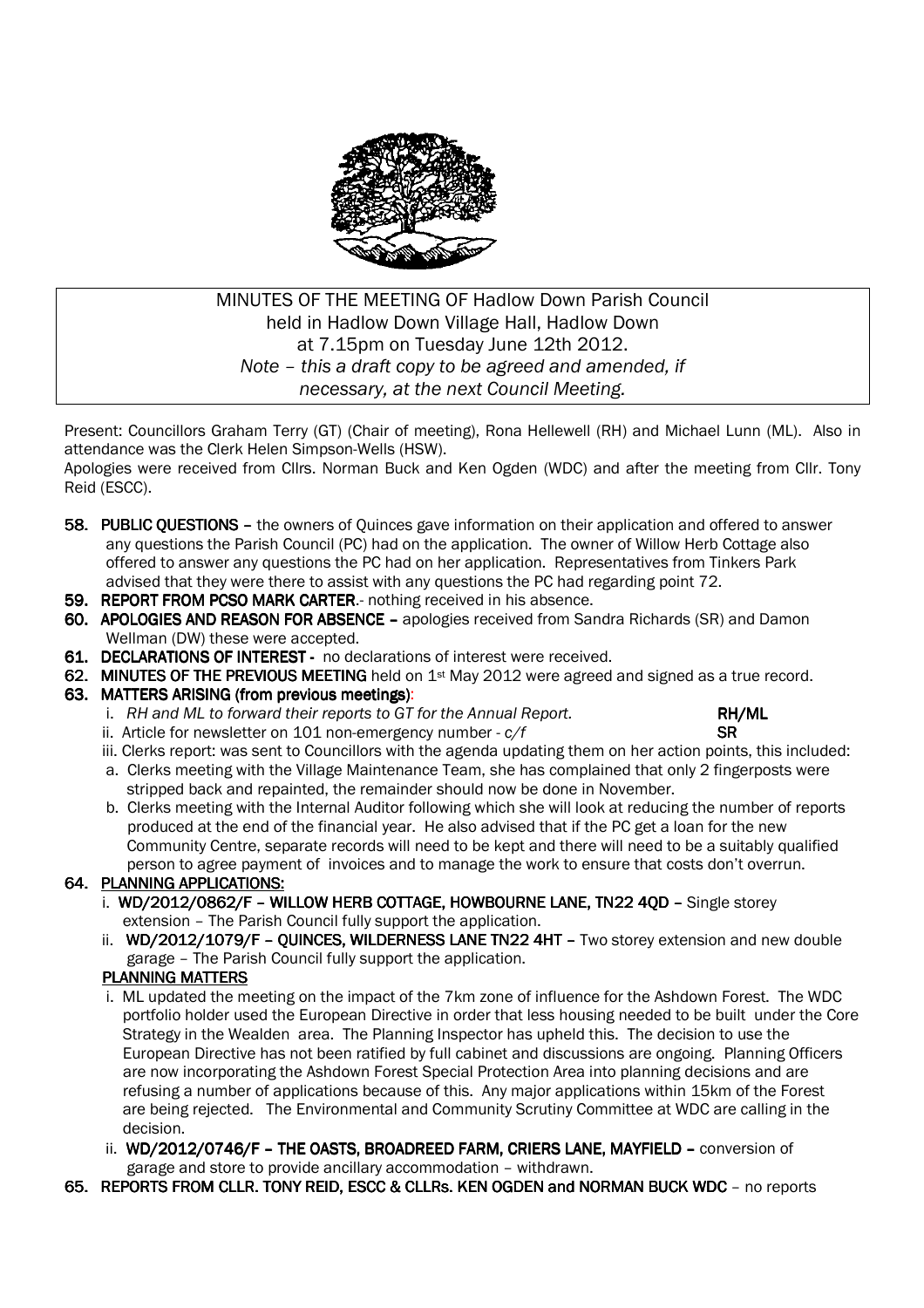received in their absence.

66. BANK RECONCILIATION: -for 25<sup>th</sup> May 2012 carried forward due to awaiting outcome of query raised with the bank.

#### 67. OTHER FINANCE MATTERS –

- i. Precept and VAT reclaim payments have been received.
- ii. GT confirmed that he had spoken to Ian Davison, who will need the original documentation for the Village Hall land however in the meantime *GT has photographed the paperwork and when he sends it to Ian he will request a quote for the registration work.* GT
- iii. GT confirmed that the company who have been providing jubilee plaques were not able to alter the wording, he will obtain other quotes.
- iv. The Annual Return was agreed and signed by GT. The end of year and April bank reconciliations had been agreed by GT and SR at the Clerks review, as agreed at the May meeting.
- v. The Clerk gave information on PARISH ONLINE, it was agreed to sign-up for the service.
- vi. The Clerk gave information on the Consultation on the appointment of the external auditor for 2012/13. The PC agreed to the appointment of Littlejohn LLP.
- 68. NEW COUNCILLORS & COUNCILLORS RESPONSIBILITIES the Clerk confirmed that the recent PC vacancy had been advertised and Electoral Services had not received any requests for an election. A number of villagers have expressed an interest in becoming Councillors and the Clerk updated the PC on the process involved.

 DW has agreed to take over responsibility for Highways, Footpaths, Rights of Way and SLR meetings from SR.

- 69. FINGERPOSTS Highways have agreed to replace or mend the 2 leaning fingerposts. GT has prioritized the fingerposts that need replacing. *Clerk to obtain quotes for the fingerposts on the A272 at the end of Five Chimneys Lane, Wilderness Lane and Wheelers Lane.* **The contract the contract of Clerk Clerk Clerk and Museum Clerk Clerk Clerk and Museum Clerk Clerk Clerk Clerk Clerk and Museum Clerk Clerk Clerk Clerk Clerk Clerk**
- 70. SCHOOL LANE the Clerk raised about the possibility of the PC looking into renting the land opposite the school for additional parking for the village. GT updated on the PC's meeting with Highways regarding School Lane, ESCC will need to undertake a further consultation regarding extending the double yellow lines, it was decided that until this had been undertaken not to take any further action on looking into the possibility of renting the land for parking. The zig zag lines outside the school were due to be extended however these have been delayed due to the wet weather. Highways will be monitoring the speed within School Lane.
- 71. BUS SHELTER ML confirmed that if the shelter was a temporary structure planning permission wouldn't be required. If it wasn't temporary a basic plan would need to be submitted. To be discussed further at the July meeting.
- 72. TINKERS PARK the Clerk advised that concern had been expressed by a member of the public over items of machinery etc at Tinkers Park, she has investigated the conditions of the planning application and confirmed that there is an area at the site allocated for open storage.
- GT suspended standing orders.

 The representative from Tinkers Park confirmed that there was still a trailer from the rally that needed to be moved back into the agreed open storage area, there had been a possibility of the Village Fayre being held at Tinkers Park and they had therefore kept the trailer out of the way, however they would now be moving it back into the allocated open storage area.

 The Parish Council felt that if Tinkers Park are abiding by the planning conditions there wasn't a problem with the site.

Standing orders reinstated.

Tinkers Park were congratulated on a very well run rally and on the new sheds.

- 73. NEW COMMUNITY CENTRE GT advised that the committee were concerned about the Ashdown Forest 7km zone however they would be continuing with their efforts to get a new Community Centre. The Clerk advised that Janet Tourell had been unable to find evidence of a leasehold for the Village Hall, it was agreed to wait to see the outcome of the work to be undertaken by the Solicitor.
- 74. CODE OF CONDUCT  $c/f$  to be agreed at the extraordinary meeting to be held on 26<sup>th</sup> June 2012
- 75. BURIAL GROUND AND PLAY AREA CONTRACTS the Clerk explained about the problems with the Playing Field (PF) grass not being cut. The PF committee have arranged for some urgents cuts to be undertaken which they will be paying for. It is unknown who will be paying for the regular cuts although the Clerk has advised a committee member that if the PC are required to pay for it that the contract will need to go out for tender. As the PC haven't precepted for this potential cost it would probably need to come out of reserves. The Burial Ground and Play Area contractor was due to cut the PF however they have resigned. The Clerk has written requesting quotes for the maintenance contract for the Burial Ground and the Play Area by 20<sup>th</sup>